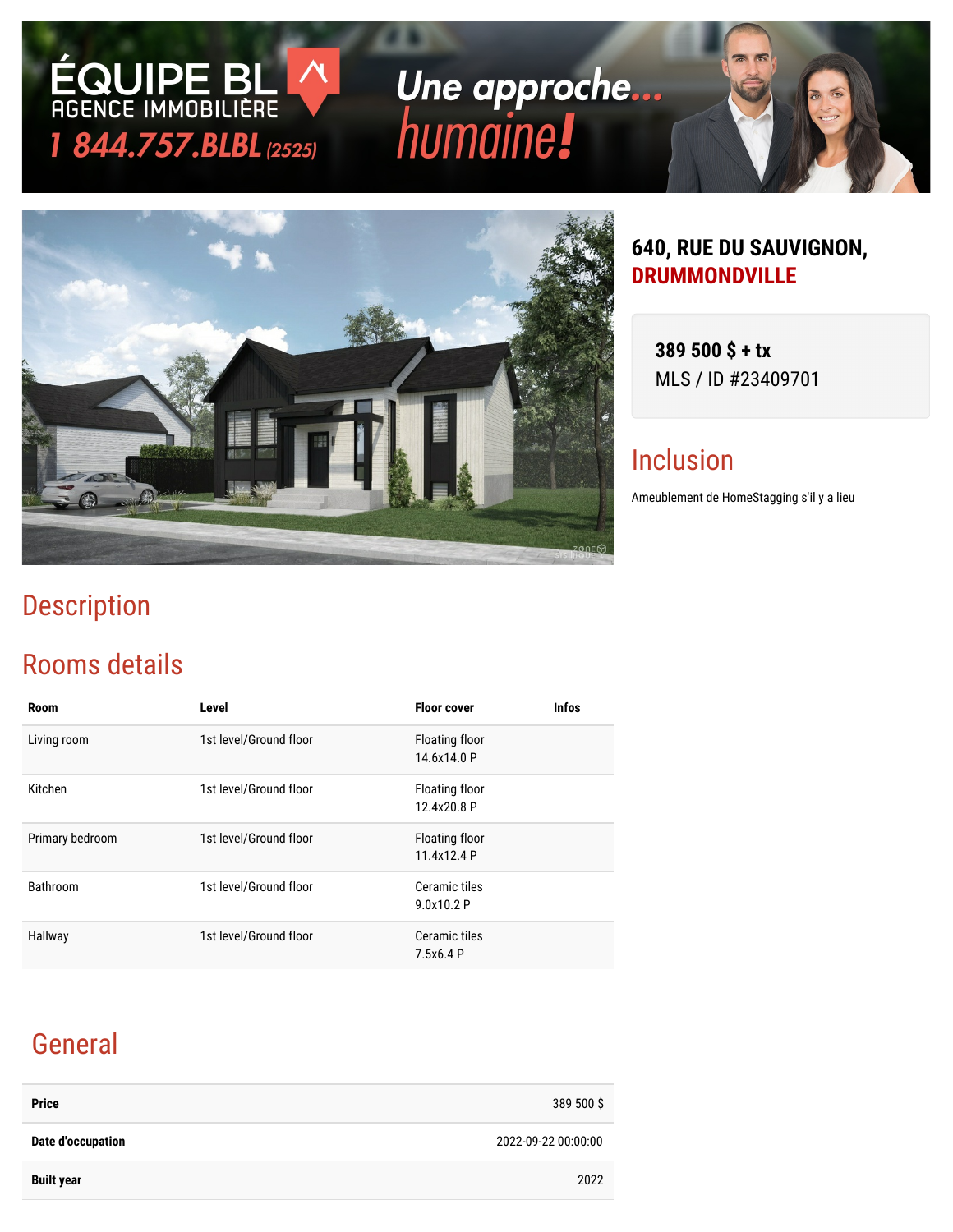### General

#### **Reprise de finance** No

### **Costs**

| <b>Municipal Taxes</b> | 0 \$ |
|------------------------|------|
| <b>School taxes</b>    | 0 S  |
| <b>Total</b>           | 0 \$ |

### Other informations

| <b>Type</b>                        | Bungalow         |
|------------------------------------|------------------|
| <b>Property Category</b>           | Residential      |
| <b>Type of building</b>            | Detached         |
| Lot area                           | 7158 Square feet |
| <b>Number of pieces</b>            | 5                |
| <b>Number of rooms</b>             | 1                |
| Number of bedrooms above ground    | 1                |
| <b>Number of bathrooms</b>         | 1                |
| <b>Status</b>                      | Active           |
| Indice de taxe sur le prix demandé | Yes              |

### Additional Features

| <b>Driveway</b>       | Not Paved                |
|-----------------------|--------------------------|
| Cupboard              | Melamine                 |
| <b>Heating system</b> | Electric baseboard units |
| <b>Water supply</b>   | Municipality             |
| <b>Heating energy</b> | Electricity              |